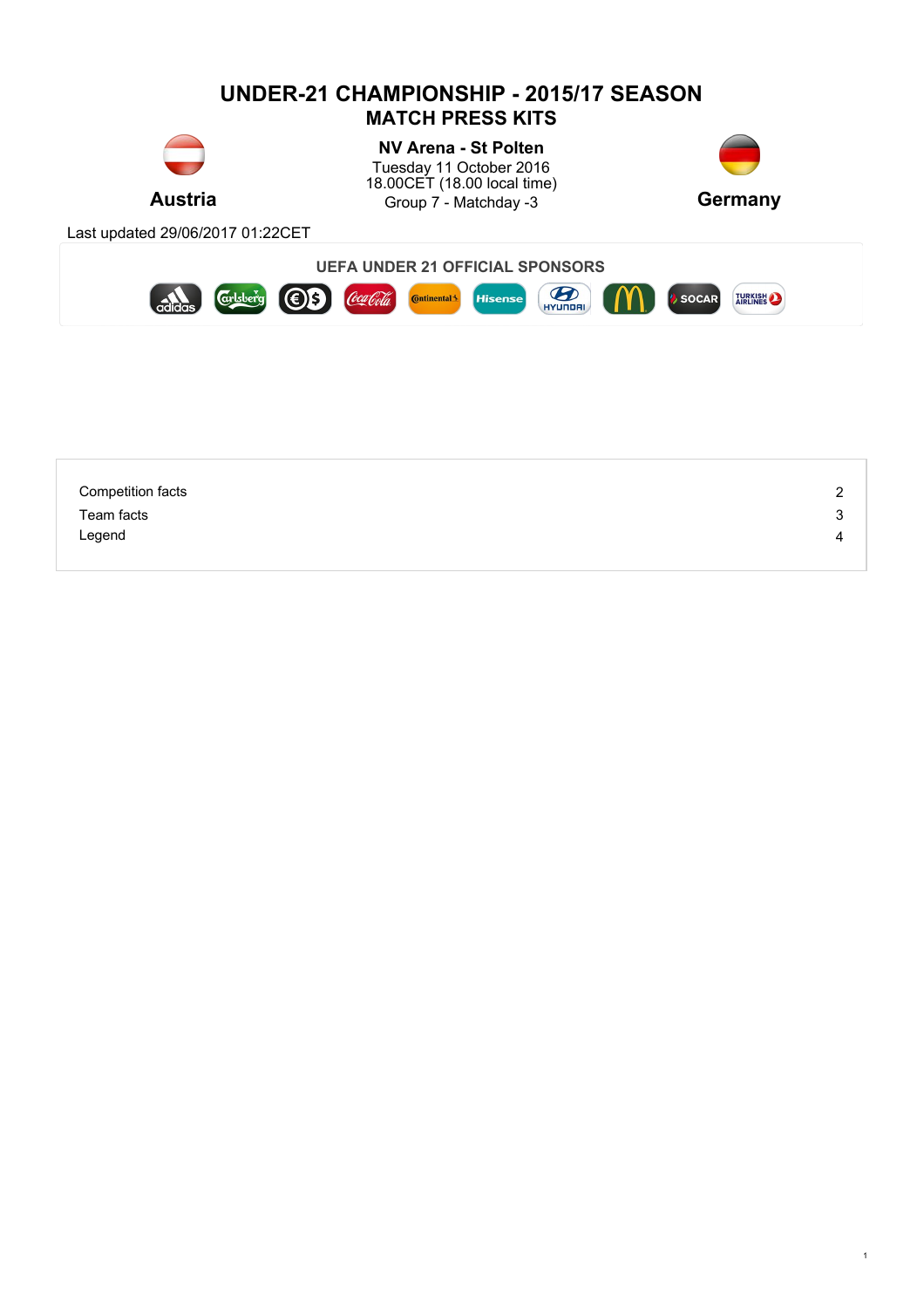# **Competition facts**

2

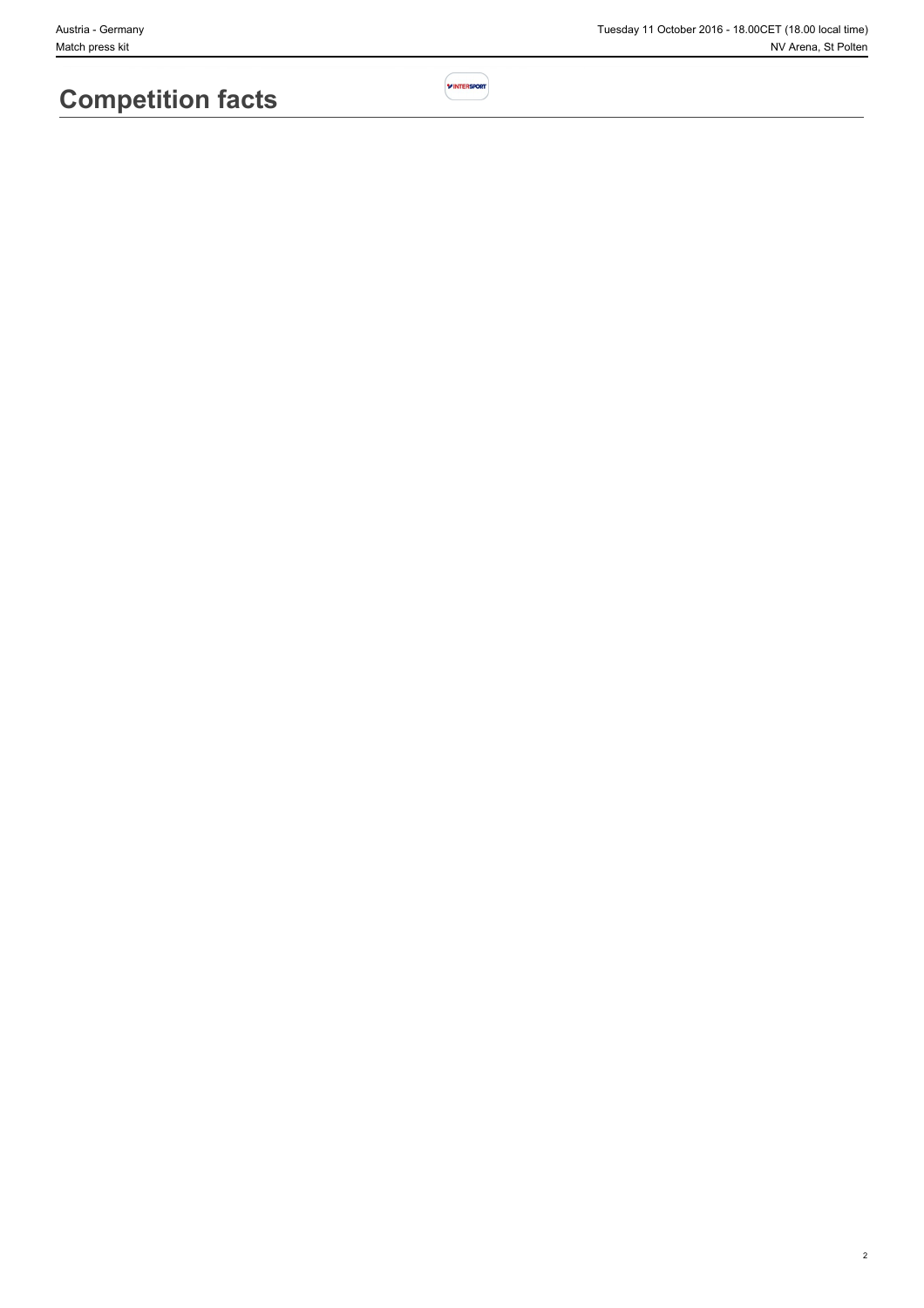# **Team facts**

3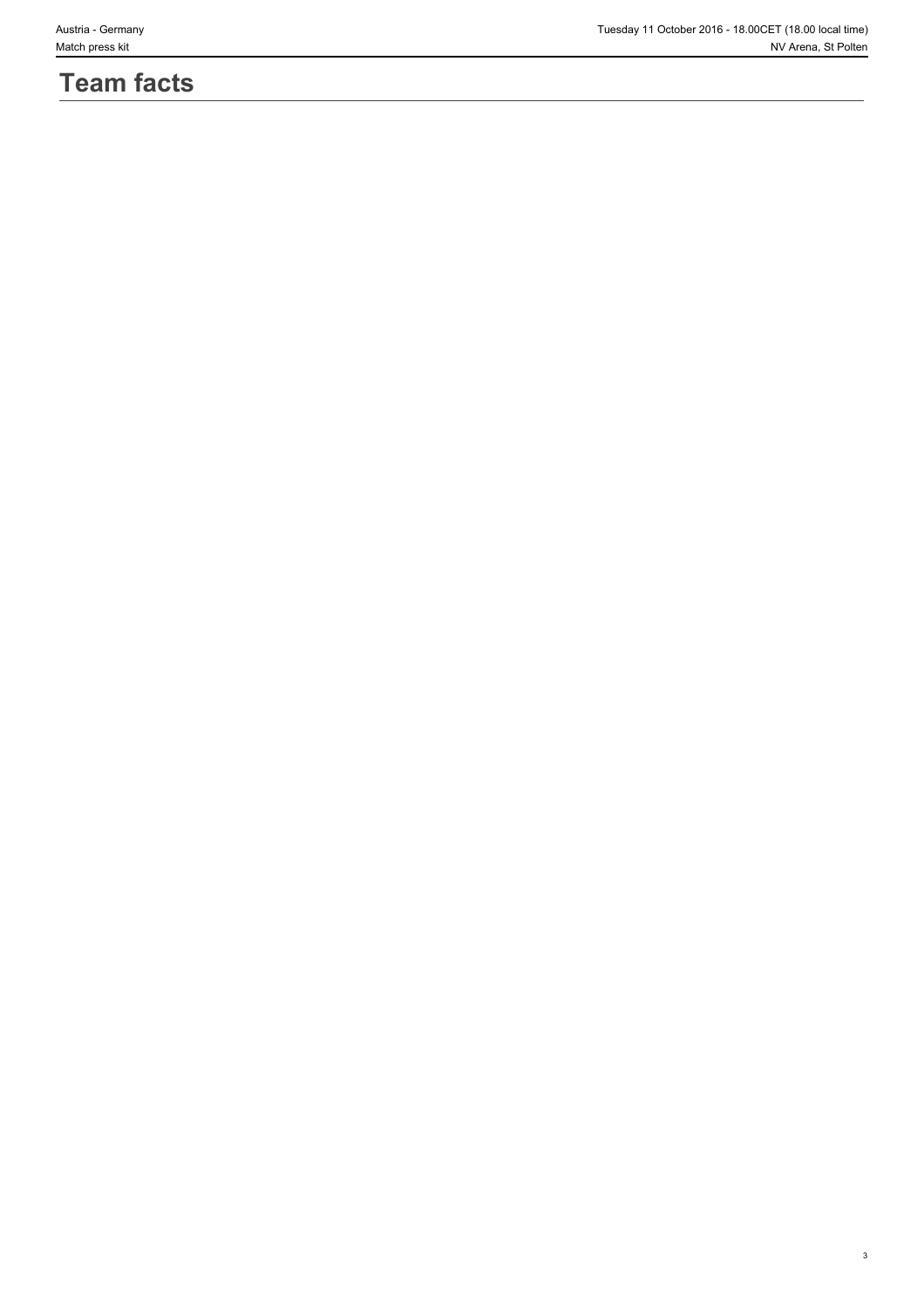# **Legend**

## **:: Squad list**

**No:** number **DoB:** date of birth **Qual:** qualifying **FT:** final tournament **Pld:** played **Gls:** goals **Overall U21:** final tournament only

## **:: Match officials**

**Nat:** nationality **DoB:** date of birth

**Under-21:** Total matches officiated in the UEFA European U21 Championship including all qualifying round matches. Matches as the fourth official are not included in these statistics. These are the official statistics considered valid for communicating official records in the competition.

**UEFA:** Total matches officiated in all UEFA competitions including all qualifying round matches. Matches where the official has acted as the fourth official are not included in these statistics. These are the official statistics considered valid for communicating official records in the competition.

#### **:: Group statistics/Tournament schedule**

**Pos:** position **Pld:** played **W:** won **D:** drawn **L:** lost **GF:** goals for **GA:** goals against **Pts:** points

#### **:: NOTE: All-time statistics**

Goals totals include the outcome of disciplinary decisions (eg. match forfeits when a 3-0 result is determined). Goals totals do not include goals scored from the penalty mark during a penalty shoot-out.

## **Competitions**

**UCL**: UEFA Champions League **ECCC**: European Champion Clubs' Cup **UEL**: UEFA Europa League **UCUP**: UEFA Cup **UCWC**: UEFA Cup Winners' Cup **SCUP**: UEFA Super Cup **UIC**: UEFA Intertoto Cup **ICF**: Inter-Cities Fairs Cup

## **Club competitions National team competitions**

| <b>EURO: UEFA European Football Championship</b> |  |
|--------------------------------------------------|--|
| <b>WC: FIFA World Cup</b>                        |  |
| <b>CONFCUP: FIFA Confederations Cup</b>          |  |
| <b>FRIE:</b> Friendly internationals             |  |
| <b>U21FRIE:</b> Under-21 friendly internationals |  |
| U21: UEFA European Under-21 Championship         |  |
| U17: UEFA Under-17 Championship                  |  |
| U16: UEFA European Under-16 Championship         |  |
| U19: UEFA Under-19 Championship                  |  |
| U18: UEFA European Under-18 Championship         |  |
| <b>WWC: FIFA Women's World Cup</b>               |  |
| <b>WEURO:</b> UEFA European Women's Championship |  |
| <b>Other abbreviations</b>                       |  |

# **Competition stages**

| F: Final                           | <b>GS:</b> Group stage             | (aet): After extra time                            | pens: Penalties               |
|------------------------------------|------------------------------------|----------------------------------------------------|-------------------------------|
| <b>GS1: First group stage</b>      | <b>GS2:</b> Second group stage     | <b>No.: Number</b>                                 | og: Own goal                  |
| <b>3QR:</b> Third qualifying round | <b>R1:</b> First round             | ag: Match decided on away                          | P: Penalty                    |
| <b>R2:</b> Second round            | <b>R3:</b> Third round             | qoals                                              | agg: Aggregate                |
| <b>R4: Fourth round</b>            | <b>PR:</b> Preliminary round       | <b>PId:</b> Matches played                         | <b>AP:</b> Appearances        |
| <b>SF: Semi-finals</b>             | <b>QF:</b> Quarter-finals          | Pos.: Position                                     | <b>Comp.: Competition</b>     |
| $R16$ : round of 16                | <b>QR:</b> Qualifying round        | <b>Pts: Points</b>                                 | <b>D</b> : Drawn              |
| $R32$ : Round of 32                | <b>1QR:</b> First qualifying round | R: Sent off (straight red card) DoB: Date of birth |                               |
| <b>1st:</b> first leg              | <b>2QR:</b> Second qualifying      | <b>Res.: Result</b>                                | <b>ET:</b> Extra Time         |
|                                    | round                              | sg: Match decided by silver                        | <b>GA: Goals against</b>      |
| 2nd: second leg                    | <b>FT:</b> Final tournament        | goal                                               | t: Match decided by toss of a |
| PO: Play-off                       | <b>ELITE:</b> Elite round          |                                                    | coin                          |
| <b>Rep: Replay</b>                 | 3rdPO: Third-place play-off        | <b>GF:</b> Goals for                               | W: Won                        |
| PO - FT: Play-off for Final        | <b>GS-FT:</b> Group stage – final  | gg: Match decided by golden Y: Booked              |                               |
| Tournament                         | tournament                         | goal                                               | $L:$ Lost                     |
|                                    |                                    | Y/R: Sent off (two yellow                          | <b>Nat.: Nationality</b>      |
|                                    |                                    | cards)                                             | N/A: Not applicable           |

**f**: Match forfeited